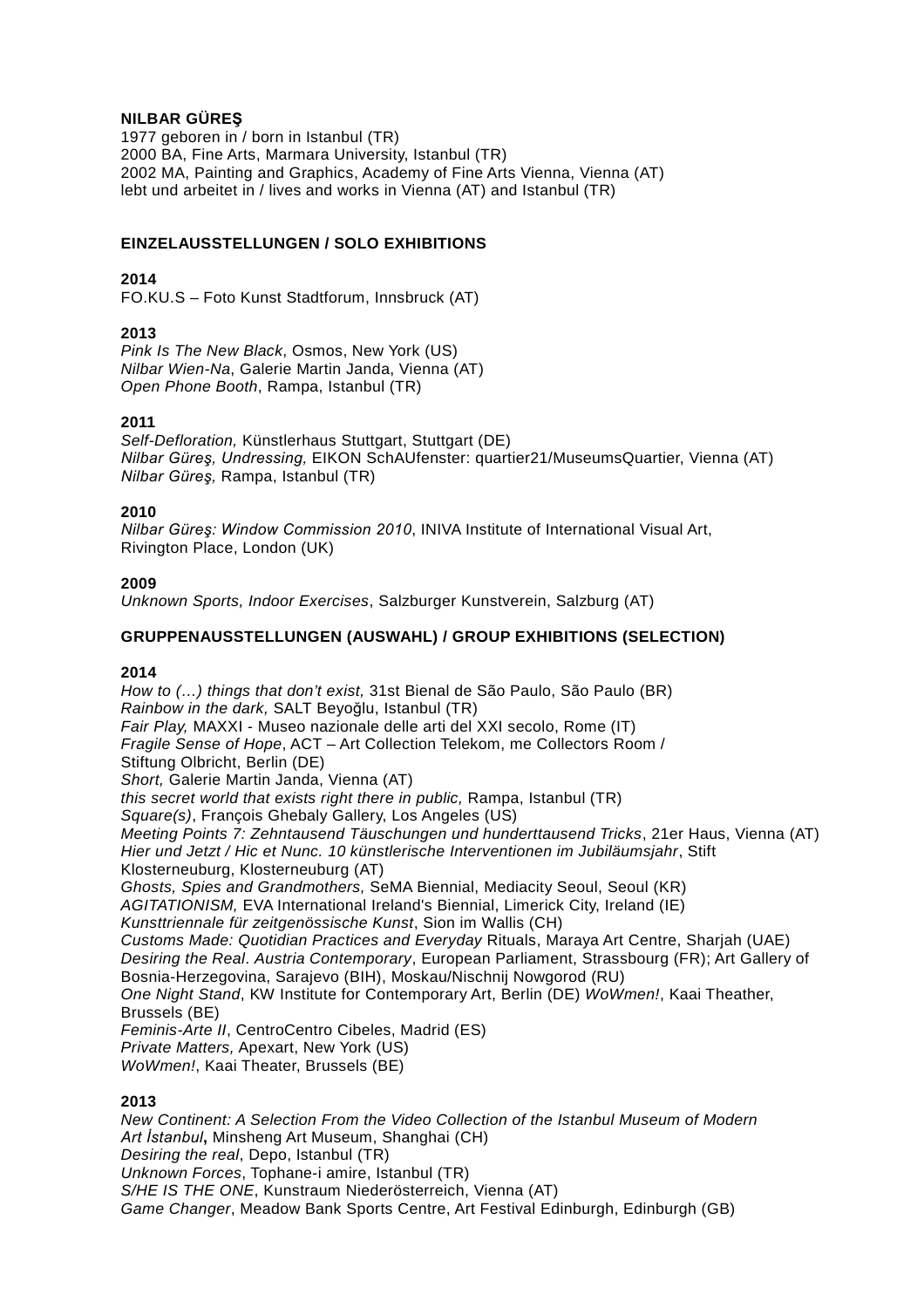*Nouvelles Vagues/ A History of Inspiration,* Palais de Tokyo, Paris (FR) *Istanbul Modern - Bahrain*, Bahrain National Museum, Manama (BH) *hetero q.b.,* Museu Nacional de Arte Contemporânea, Lisbon (PT) *new, closer, together*, Sofia Contemporary, Sofia (BG) *Zeichen, Gefangen im Wunder. Auf der Suche nach Istanbul heute*, MAK, Vienna (AT); Kunstverein Hannover (DE) *Envy, Enmity, Embarrassment,* ARTER, Istanbul (TR) *At the Gender Bazaar*, Musée des civilisations de l'Europe et de la Méditerranée, Marseilles (FR)

# **2012**

*Rosa Arbeiter auf goldener Strasse,* Akademie der bildenden Künste in Wien, Vienna (AT) *Eastern Vistas*, Smiths Row Gallery, Bury St Edmunds (UK) *Arrivals and Departures 2012: Mediterranean*, Mole Vanvitelliana, Ancona (IT) *Desiring the Real,* Museum MUAC, Mexico City (MX) *Rapid Pulse Performance Festival, Defibrillator*, performance art gallery, Chicago (US) *Life is Elsewhere,* Galerie im Körnerpark, Berlin (DE) *In Which Language shall I tell my Story…* , Steldelijk Museum, Schiedam (NL) *Desiring the Real,* MOCAB Museum Of Contemporary Art, Belgrad (RS) *Passage*, Galerie Martin Janda, Vienna (AT) *Wie zusammen leben?* Salzburger Kunstverein, Salzburg (AT) *Der Mensch. Der Fluss,* National Gallery Sofia, Sofia (BE) *Istanbul Modern*, Museum Boijmans Rotterdam, Rotterdam (NL)

#### **2011**

*Der tägliche Aufstand*, < rotor > association for contemporary art, Graz (AT) *Dream and Reality,* Istanbul Museum of Modern Art, Istanbul (TR) *Responding to the New Moon,* Galerie Tanja Wagner, Berlin (DE) *1. International Photo Festival*, Bursa (TR) *Tolerabilis,* Toskanische Säulenhalle im Zeughaus, Augsburg (DE) *Der Mensch der Fluss,* Donauschwäbisch Central Museum Ulm, Ulm (DE) *The Daily Uprising,* < rotor > association for contemporary art, Graz (AT) *Austria Davaj!,* Schusev State Museum of Architecture, Moscow (RU) *Tactics of Invisibility,* ARTER, Istanbul (TR) *Zwölf im Zwölften*, Tanas, Berlin (DE) *Never that's when…*, Open Space Systems – Zentrum für Kunstprojekte, Vienna (AT)

## **2010**

*Ex-Territory,* Tel Aviv (IL) *Tactics of Invisibility,* TANAS, Berlin (DE) *Where do we go from here?,* Secession Vienna, Vienna (AT) *6th Berlin Biennale,* Berlin (DE) *Curated by,* Galerie Ernst Hilger, Vienna (AT) Starter, Arter, Istanbul (TR) On Paper, Stalke Gallery, Kirke Sonnerup (DK) Not a Lens But a Prisma, Eugenio de Almeida Foundation, Evora (PT) The Others, Museo d'Arte Contemporanea della Sicilia, Palermo (IT) Derriére le rideau, une génération hors d'elle …, Ecole des Beaux-Arts, Paris (FR) Tactics of Invisibility, Thyssen-Bornemisza Art Contemporary, Vienna (AT) Ankara-Vienna, Gallery Nev, Ankara (TR)

## **2009**

*Performance und Gender, Politik, Soziale Fragen und Intercultural Studies,* Fotogalerie, Vienna (AT) *13 Lessons in Performance Art,* Screening at Cinema TOP, Vienna (AT) *The Future is Analogue-Lomography,* MAK Vienna, Vienna (AT) *Video in Progress 3: Performans za video*, Center Urbane Kulture Kino Siska, Ljubljana (SI) *quelques images de la scene turque contemporaine,* Museum of Modern and Contemporary Art, Strasbourg (FR) *Performance//Frame,* Gallery Anita Beckers, Frankfurt (DE) *What Keeps Mankind Alive?, 11th International Istanbul Biennial,* Istanbul (TR) *Red Thread,* TANAS, Berlin (DE) *The Seen and The Hidden: Dis\_covering The Veil,* Austrian Cultural Forum, New York (US)